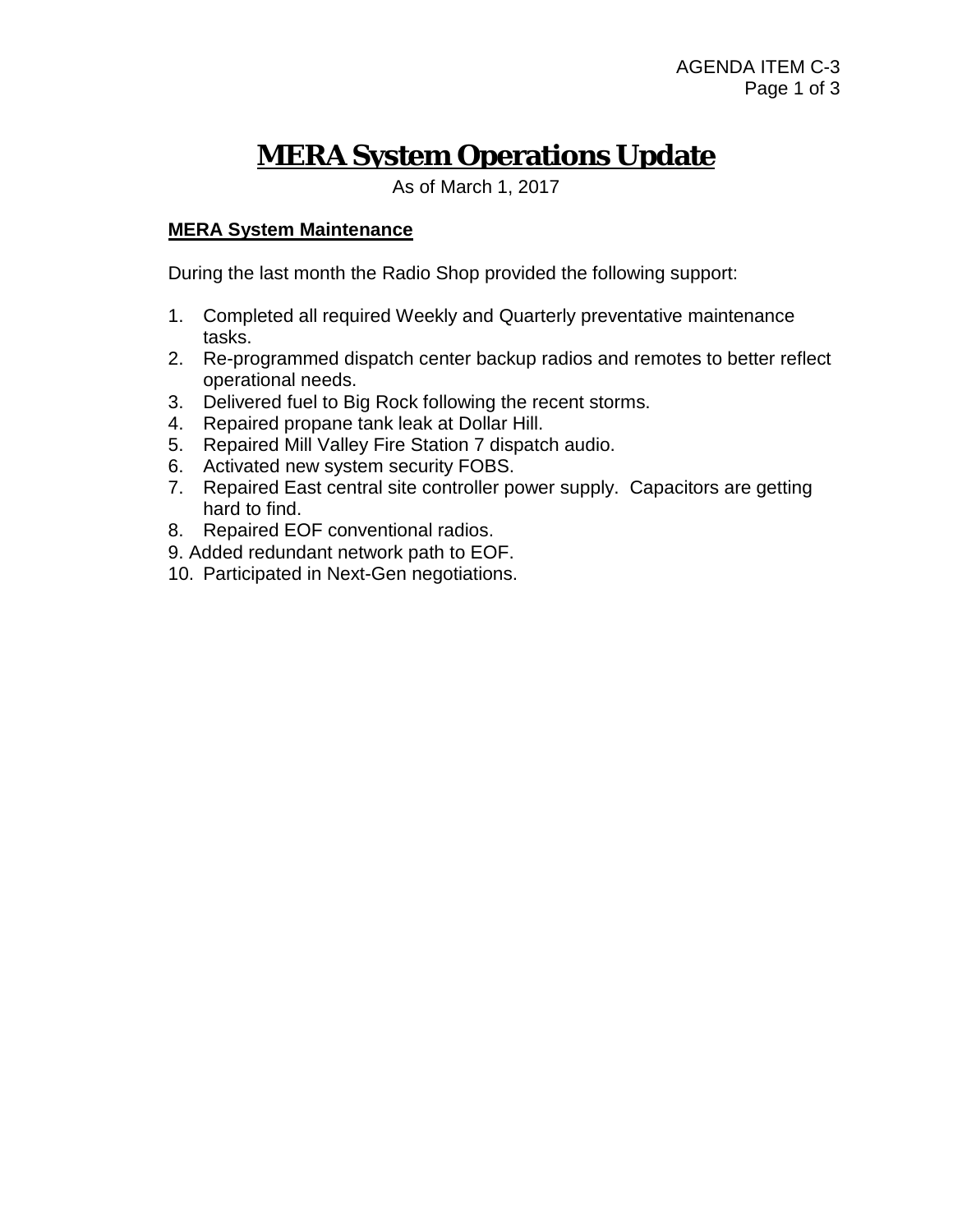## AGENDA ITEM C-3 Page 2 of 3

# **MERA System Usage February 2017**

| Agency            | Radio        | Call        | <b>Busy</b> |                        |                            |                  | Radio            | Call        | <b>Busy</b> | <b>Percent</b> |
|-------------------|--------------|-------------|-------------|------------------------|----------------------------|------------------|------------------|-------------|-------------|----------------|
| <b>Grouping</b>   | <b>Calls</b> | <b>Time</b> | <b>Time</b> | Category               |                            |                  | Calls            | <b>Time</b> | <b>Time</b> | <b>Usage</b>   |
| <b>SO</b>         | 31,524       | 99:18:01    | 0:00:27     |                        | <b>LAW TOTAL:</b>          |                  | 162,215          | 471:36:52   | 0:01:48     | 65.6           |
| <b>SRP</b>        | 28,356       | 84:42:50    | 0:00:00     |                        | <b>FIRE TOTAL:</b>         |                  | 54,292           | 149:56:55   | 0:01:08     | 20.9           |
| <b>CMP</b>        | 25,311       | 76:58:28    | 0:00:13     |                        | <b>PUBLIC WORKS TOTAL:</b> |                  | 29,735           | 89:09:07    | 0:02:07     | 12.4           |
| <b>SMP</b>        | 21,291       | 63:45:57    | 0:00:10     | <b>NON-MERA TOTAL:</b> |                            |                  | 2,771            | 8:00:42     | 0:00:00     | $1.1$          |
| <b>NPD</b>        | 22,078       | 61:04:36    | 0:00:29     |                        |                            |                  |                  |             |             |                |
| <b>FIRE DSP</b>   | 15,908       | 41:10:23    | 0:00:06     |                        |                            |                  | 249,013          | 718:43:36   | 0:05:03     | 100.0          |
| <b>FP</b>         | 12,353       | 36:28:49    | 0:00:06     |                        |                            |                  |                  |             |             |                |
| <b>COURT/JAIL</b> | 16,549       | 34:53:21    | 0:00:22     |                        |                            |                  |                  |             |             |                |
| <b>MCTD</b>       | 11,808       | 34:25:01    | 0:00:11     | <b>MERA ACTIVITY</b>   |                            |                  |                  |             |             |                |
| <b>PUB WKS</b>    | 9,840        | 30:33:40    | 0:01:39     |                        |                            | HUMANE           | MUT AID          |             |             |                |
| <b>SMF</b>        | 9,866        | 24:06:58    | 0:00:13     |                        | <b>NFD</b><br>2%           | 1%               | $-0\%$           |             |             |                |
| <b>PARKS</b>      | 7,844        | 23:37:58    | 0:00:17     |                        | $CMF$ <sup>LAW</sup>       | SAR/USAR         |                  |             |             |                |
| <b>MCF</b>        | 7,647        | 22:30:32    | 0:00:31     |                        | 2%<br>EMS $2%$             | 0%               | <b>SO</b><br>14% |             |             |                |
| <b>SRF</b>        | 7,397        | 18:25:26    | 0:00:01     |                        | <b>SRF 2%</b>              |                  |                  |             |             |                |
| <b>EMS</b>        | 2,661        | 15:00:42    | 0:00:00     |                        | 3%<br><b>MCF</b>           |                  |                  |             |             |                |
| <b>CMF</b>        | 5,767        | 14:40:16    | 0:00:16     |                        | 3%                         |                  |                  |             |             |                |
| LAW               | 4,753        | 14:24:50    | 0:00:01     | <b>PARKS</b>           |                            |                  |                  |             |             |                |
| <b>NFD</b>        | 4,582        | 12:23:07    | 0:00:01     | 3%                     |                            |                  |                  |             |             |                |
| <b>HUMANE</b>     | 2,580        | 7:31:08     | 0:00:00     | <b>SMF</b>             |                            |                  |                  | SRP         |             |                |
| <b>SAR/USAR</b>   | 389          | 1:23:44     | 0:00:00     | 3%                     |                            |                  |                  | 12%         |             |                |
| <b>MUT AID</b>    | 191          | 0:29:34     | 0:00:00     |                        |                            |                  |                  |             |             |                |
| <b>ICS</b>        | 139          | 0:16:38     | 0:00:00     | PUB WKS                |                            |                  |                  |             |             |                |
| <b>OTHER</b>      | 104          | 0:15:50     | 0:00:00     | 4%                     |                            |                  |                  |             |             |                |
| <b>FIRE MSC</b>   | 75           | 0:15:47     | 0:00:00     |                        |                            |                  |                  |             |             |                |
|                   | ---------    | ---------   | ---------   | <b>MCTD</b>            |                            |                  |                  |             |             |                |
| <b>TOTAL:</b>     | 249,013      | 718:43:36   | 0:05:03     | 5%                     |                            |                  |                  |             |             |                |
|                   |              |             |             |                        |                            |                  |                  | <b>CMP</b>  |             |                |
|                   |              |             |             |                        |                            |                  |                  | 11%         |             |                |
|                   |              |             |             | COURT/JAIL<br>5%       |                            |                  |                  |             |             |                |
|                   |              |             |             |                        |                            |                  |                  |             |             |                |
|                   |              |             |             |                        |                            |                  |                  |             |             |                |
|                   |              |             |             |                        | FP<br>5%                   |                  |                  |             |             |                |
|                   |              |             |             |                        |                            |                  |                  | SMP         |             |                |
|                   |              |             |             |                        | FIRE DSP<br>6%             |                  |                  | 9%          |             |                |
|                   |              |             |             |                        |                            | <b>NPD</b><br>8% |                  |             |             |                |
|                   |              |             |             |                        |                            |                  |                  |             |             |                |
|                   |              |             |             |                        |                            |                  |                  |             |             |                |